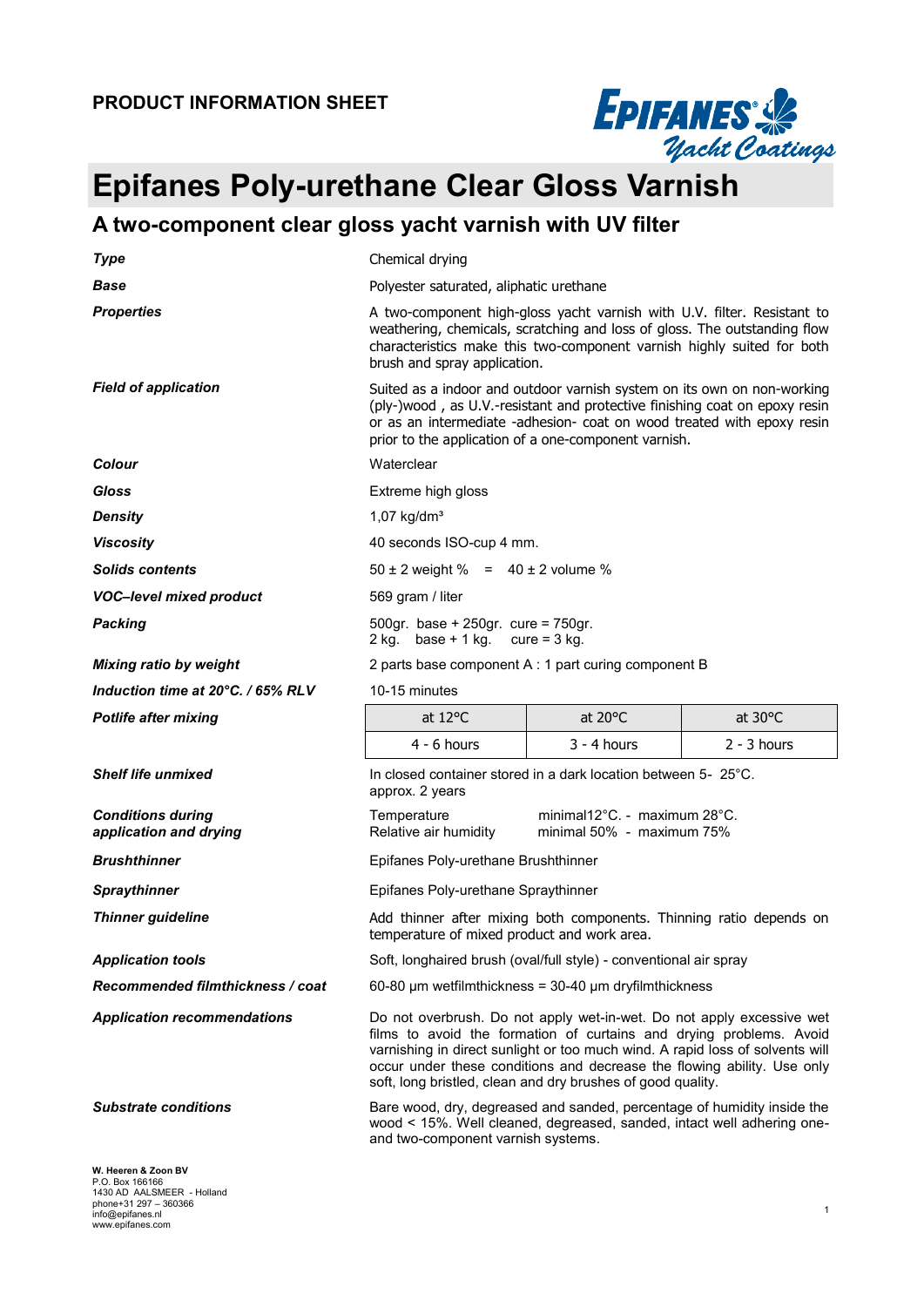

## **Epifanes Poly-urethane Clear Gloss Varnish**

#### **A two-component clear gloss yacht varnish with UV filter**

*Theoretical coverage* 12 m² per kg. @ 35 µm dry filmthickness

**Practicle coverage Dependent on condition of substrate, loss of material due to factors such as** 

*Application details* 

| application technique, shape of object, circumstances during application. |                |                               |  |  |
|---------------------------------------------------------------------------|----------------|-------------------------------|--|--|
|                                                                           | Air spray      | <b>Brush</b>                  |  |  |
| Thinning volume                                                           | 10             | $0 - 5%$                      |  |  |
| Nozzle                                                                    | $1.3 - 1.8$ mm |                               |  |  |
| Pressure                                                                  |                |                               |  |  |
| Viscosity DIN-cup 4 mm                                                    | $20 - 22$ sec. | Apply along the<br>wood grain |  |  |

Application remarks **Airless spray not advised.** Pressure feed paint container: Pot life will be

*Drying times @ 20°C. / 65% RAH and 30 µm dry filmthickness*

| shortened due to temperature increase in the container. |                 |            |                         |  |
|---------------------------------------------------------|-----------------|------------|-------------------------|--|
| <b>Dustdry</b>                                          | <b>Sandable</b> | Recoatable | <b>Through hardened</b> |  |

*Recoatability* With itself between 24 and 48 hours without sanding. If recoated after 48 hours sand with P220 dry. Sand finishing coats with P360 wetordry. 2 hours 24 hours 24 hours 24 hours 24 days

**Recoatable with** One-component Epifanes Clear Gloss Varnish - Epifanes Woodfinish Gloss Epifanes Rubbed Effect Varnish - Epifanes Rubbed Effect Low VOC

*Two-component* Epifanes Poly-urethane Clear Satin

*System build up* 

| Product                                      | Nbr. of<br>coats | <b>Epifanes Thinner</b><br>per coat         | $\frac{9}{6}$ | <b>Drying times</b><br>per coat<br>at 18°C./65°F | Abrasive<br>paper | <b>Remarks</b>                                                                                                                                                                 |
|----------------------------------------------|------------------|---------------------------------------------|---------------|--------------------------------------------------|-------------------|--------------------------------------------------------------------------------------------------------------------------------------------------------------------------------|
| <b>EPIFANES</b><br>Poly-urethane Clear Gloss | 1                | <b>EPIFANES</b><br>Poly-urethane<br>thinner | $10 - 15$     | 24 hours                                         | 220 dry           | In order to minimize sinking<br>of subsequent varnish<br>coats, drysand wetfilm with<br>P 220 wetordry and subse-<br>quently scrape clean.                                     |
| <b>EPIFANES</b><br>Poly-urethane Clear Gloss | 1                | <b>EPIFANES</b><br>Poly-urethane<br>Thinner | $10 - 15$     | 24 hours                                         | 220 dry           | Apply this 2nd. Coat within<br>48 hours after the 1st. coat.                                                                                                                   |
| <b>EPIFANES</b><br>Poly-urethane Clear Gloss | 2                | <b>EPIFANES</b><br>Poly-urethane<br>Thinner | $0 - 10$      | 24 hours                                         | 360 wet           | Apply 4th. Coat within 48<br>hours after the 3rd, coat<br>Lightly sand 4th. Coat with<br>P360 wetordry                                                                         |
| <b>EPIFANES</b><br>Poly-urethane Clear Gloss | $\mathfrak{p}$   | <b>EPIFANES</b><br>Poly-urethane<br>Thinner | $0 - 10$      | 24 hours                                         | 360 wet           | If 6th. Coat is applied within<br>48 hours after 5th., sanding is<br>not required. More finishing<br>coats may be required for<br>sufficient protection in warmer<br>climates. |
| Min. total amount                            | 6                |                                             |               |                                                  |                   |                                                                                                                                                                                |

**W. Heeren & Zoon BV**  P.O. Box 166166 1430 AD AALSMEER - Holland phone+31 297 – 360366 info@epifanes.nl www.epifanes.com